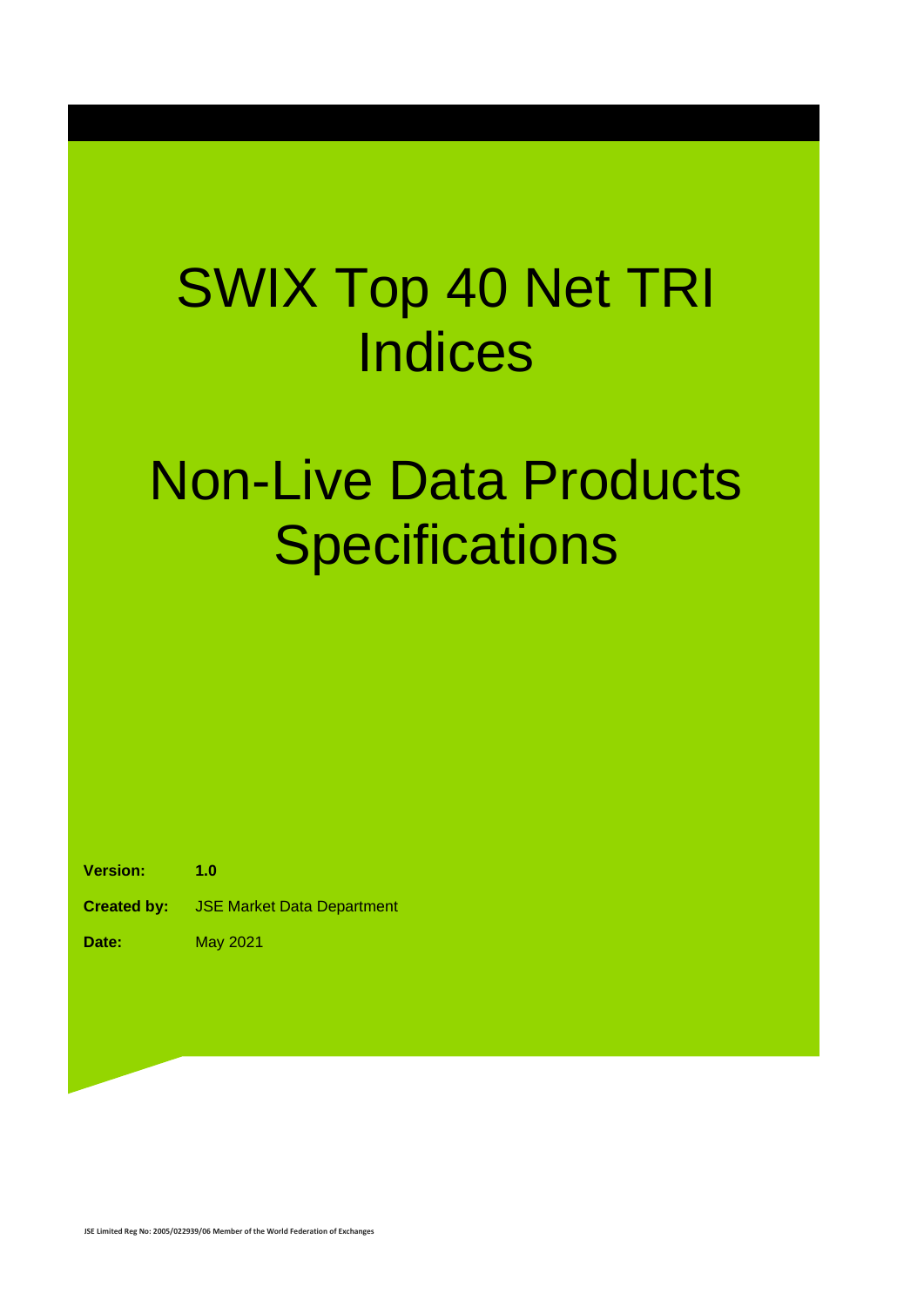### **TABLE OF CONTENTS**

|              | $1 \quad$                                                                       |  |
|--------------|---------------------------------------------------------------------------------|--|
| $\mathbf{2}$ |                                                                                 |  |
| 3            |                                                                                 |  |
|              | 3.1<br>3.2                                                                      |  |
|              |                                                                                 |  |
| 5            | <b>EXPLANATION OF THE INDEX TREATMENT FOR SPECIFIC CORPORATE ACTIONS (DUMMY</b> |  |
|              |                                                                                 |  |
|              | 6.1                                                                             |  |
|              | 7 <sup>7</sup>                                                                  |  |
|              | 71<br>7.1.1                                                                     |  |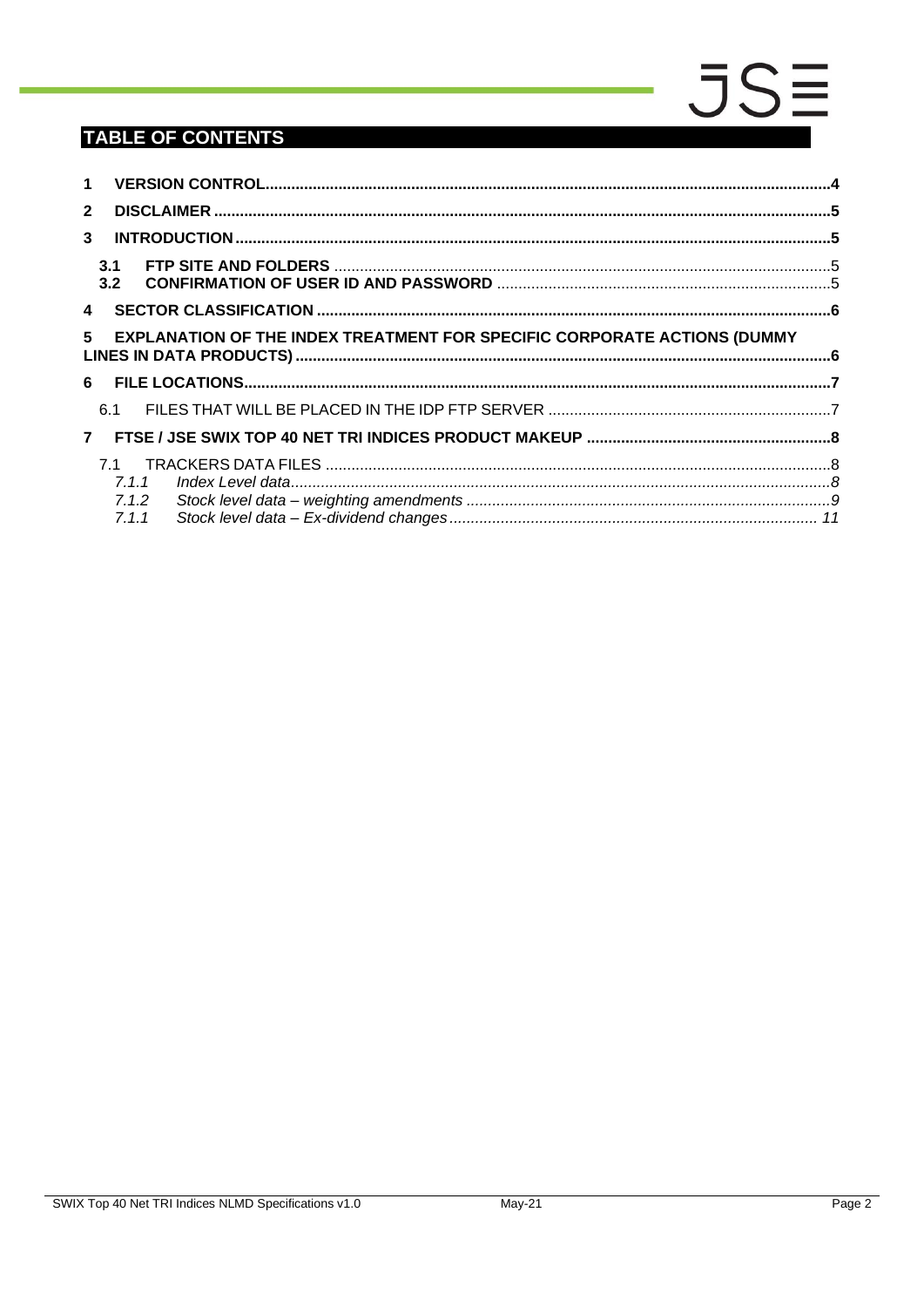# **JSE**

### **JSE Contact Details**

**One Exchange Square Gwen Lane Sandown, 2196**

**Market Data Department: 27 11 520 7157 or email [MDClients@jse.co.za](mailto:MDClients@jse.co.za) Website: [www.jse.co.za](http://www.jse.co.za/)**

### **FTSE Russell Contact Details**

**London Office 10 Paternoster Square, LONDON EC4M 7LS**

**Client Services: + 44 (0)20 7866 1810 or email info@ftseRussell.com Technical Support: + 44 (0)20 7866 1829 or email [FJSEIndices@FTSERussell.com](mailto:FJSEIndices@FTSERussell.com) Website: [www.ftseRussell.com](http://www.ftserussell.com/)**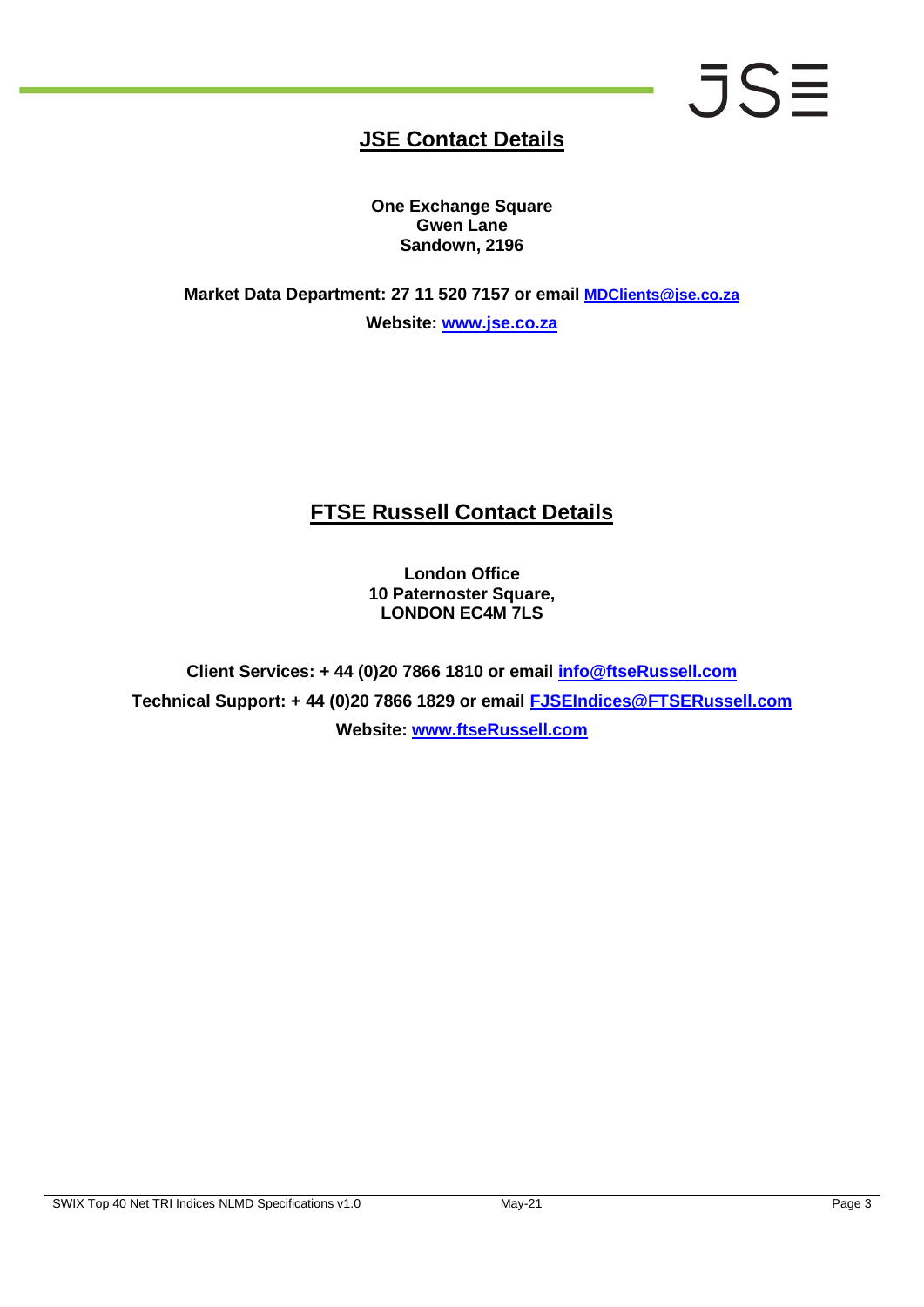#### <span id="page-3-0"></span>**1 VERSION CONTROL**

| <b>Version</b> | Author        | <b>Date</b> | <b>Reason for Change</b>     |
|----------------|---------------|-------------|------------------------------|
|                | Tshepo Modise | May 2021    | Initial Document Publication |

 $JSE$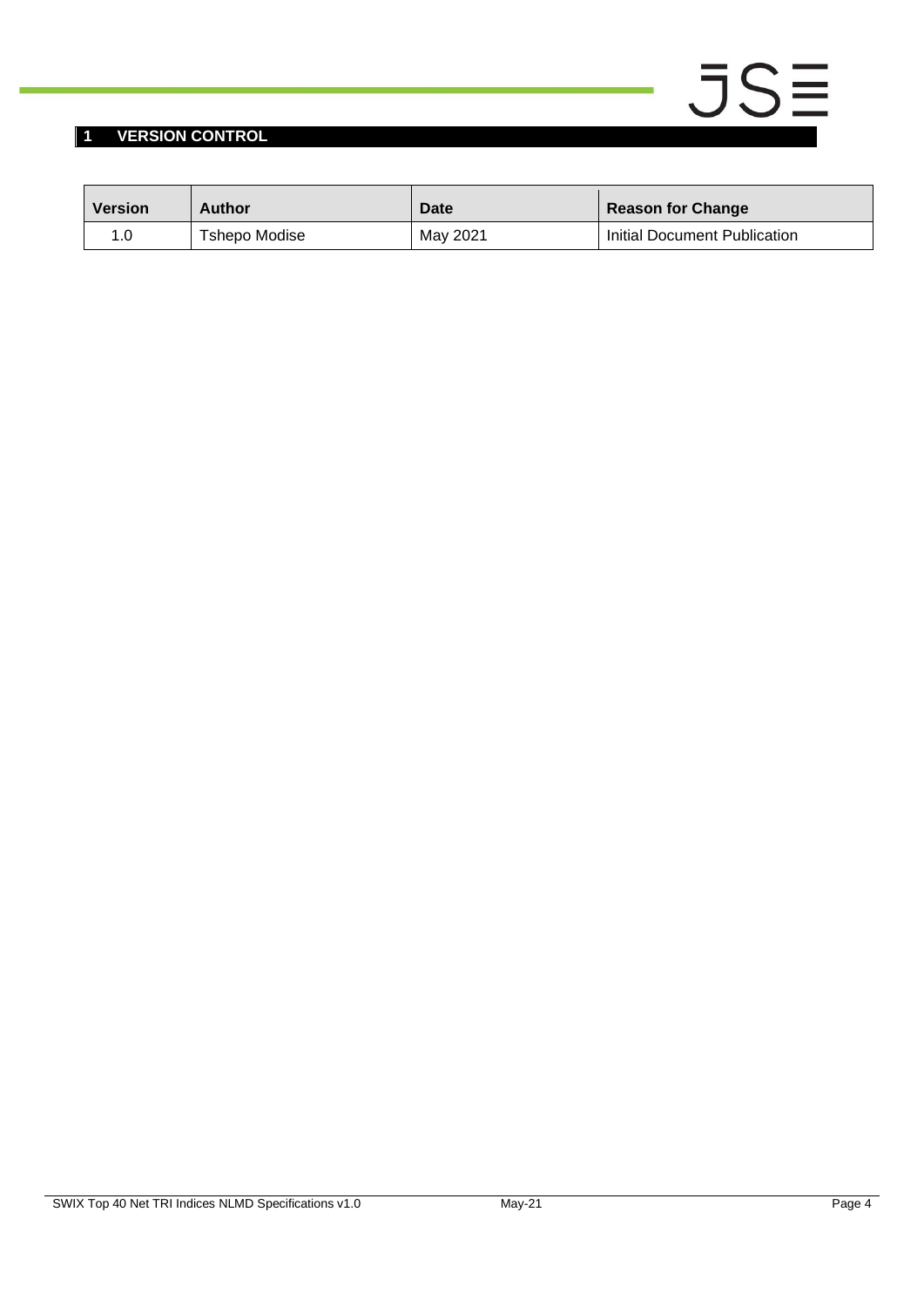#### <span id="page-4-0"></span>**2 DISCLAIMER**

This document is provided strictly for informational purposes solely for developing or operating systems for your use that interact with the market data systems of the JSE. The JSE reserves the right to withdraw, modify, or replace the specification (or any part thereof) at any time by means of a notice to contracted clients.

To the extent allowed by law, JSE does not (expressly, tacitly or impliedly) guarantee or warrant the availability, sequence, accuracy, completeness, reliability or any other aspect of any of the information contained in, linked to or distributed through this specification, or that the information contained therein is up to date.

#### <span id="page-4-1"></span>**3 INTRODUCTION**

This document contains the file specifications of FTSE/JSE Index files that comprise of data on Index movements in the following Index products:

- 1. Valuations
- 2. Constituents
- 3. Tracker
- 4. Opening Constituents
- 5. Five Day Tracker

Prospective subscribers that are interested in subscribing to a data file(s) must contact the Market Data Department in writing via [MDSalesTeam@jse.co.za.](mailto:MDSalesTeam@jse.co.za)

#### <span id="page-4-2"></span>**3.1 FTP SITE AND FOLDERS**

Data files are made available via the Information Delivery Portal (IDP), which is the JSE's primary client facing FTP server. IDP is access controlled so access to it requires an approved IDP userid and password.

When connecting to the IDP portal, users will be allowed access using different protocols. Please refer to the Information Delivery Portal Connectivity document: <https://www.jse.co.za/services/market-data/technical-documents>

Access to the IDP FTP server is granted as per the following process.

#### <span id="page-4-3"></span>**3.2 CONFIRMATION OF USER ID AND PASSWORD**

- 1. If you are a new IDP user, a representative from the JSE Market Data Support will provide you with your User name and password
- 2. A Market Data Account Manager from the Information Services Division will contact you to confirm receipt of the data file(s), User ID and Password.
- 3. The onus is on you to test as soon as you have received the above-mentioned information to ensure that you can successfully access the IDP server.

Should you experience any problems relating to the information communicated to you or the actual testing using the provided information, please contact the under-mentioned persons for assistance:

| <b>Client Service Centre</b> | 011 520 7777 / 7799 |
|------------------------------|---------------------|
| Market Data Department       | 011 520 7000        |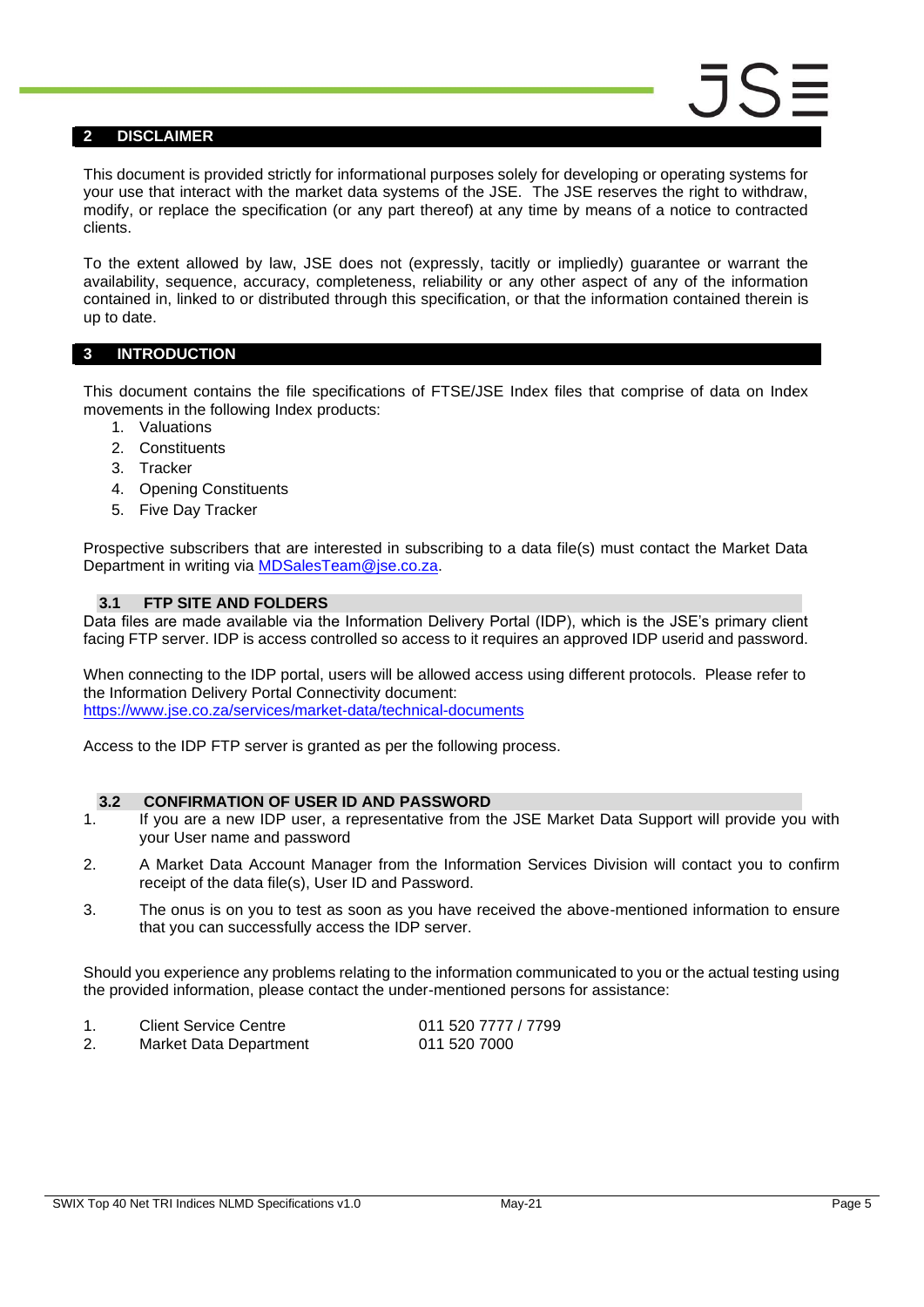#### <span id="page-5-0"></span>**4 SECTOR CLASSIFICATION**

Securities are classified according to the **ICB Classification** System,

Please refer to the link below for more information regarding the new ICB structure that was introduced on 1 July 2019:

#### <https://www.ftserussell.com/data/industry-classification-benchmark-icb>

#### <span id="page-5-1"></span>**5 EXPLANATION OF THE INDEX TREATMENT FOR SPECIFIC CORPORATE ACTIONS (DUMMY LINES IN DATA PRODUCTS)**

#### **FTSE Russell Rules regarding the use of Dummy Lines in Indices:**

- 1.1. Dummy lines are non-tradable instruments which have been temporarily created by FTSE/JSE in order to reflect a corporate event.
- 1.2.The use of dummy lines is normally determined on an ad hoc basis and typically results from complexities surrounding a corporate event.
- 1.3.Where the use of dummy lines is necessary FTSE/JSE provides advance notification either via an Informative Notice published on the FTSE/JSE website. Dummy lines will also be visible within the standard corporate action deliverables when they are being utilized.
- 1.4. Dummy lines are generally used in order to ensure the index reflects the investor experience or in order to facilitate index replication by index funds.

Under this rule the JSE would add in a dummy line on ex-date to represent the distribution until after settlement date, and then subsequently delete the dummy line and increase the free float in the distributed stock on the same date.

If the distributed instrument is not eligible for index inclusion, the index divisor will change with the deletion of the dummy line.

On the ex-date of the distribution:

- The stock which is distributing its shareholding price will be adjusted.
- This is offset by the addition of a dummy line which corresponds with the value of the distribution  $-$  the terms are applied to the share figure and the price is updated nightly to match the close price of the stock which is being distributed.
- Market cap neutral for all holders.

T + 2 from the settlement occurring:

- The dummy line is deleted.
- The stock which has been distributed has it's free float adjusted to reflect the terms distributed into the index.
- Market cap neutral only for the shared indexes.

An ISIN will be generated to contain the word 'DUMMY' in order to distinguish it from other securities.

N.B. Please refer to FTSE Russell Corporate Actions and Events Guide for Market Capitalisation Weighted Indexes on this link: [Click Here](https://research.ftserussell.com/products/downloads/Corporate_Actions_and_Events_Guide.pdf)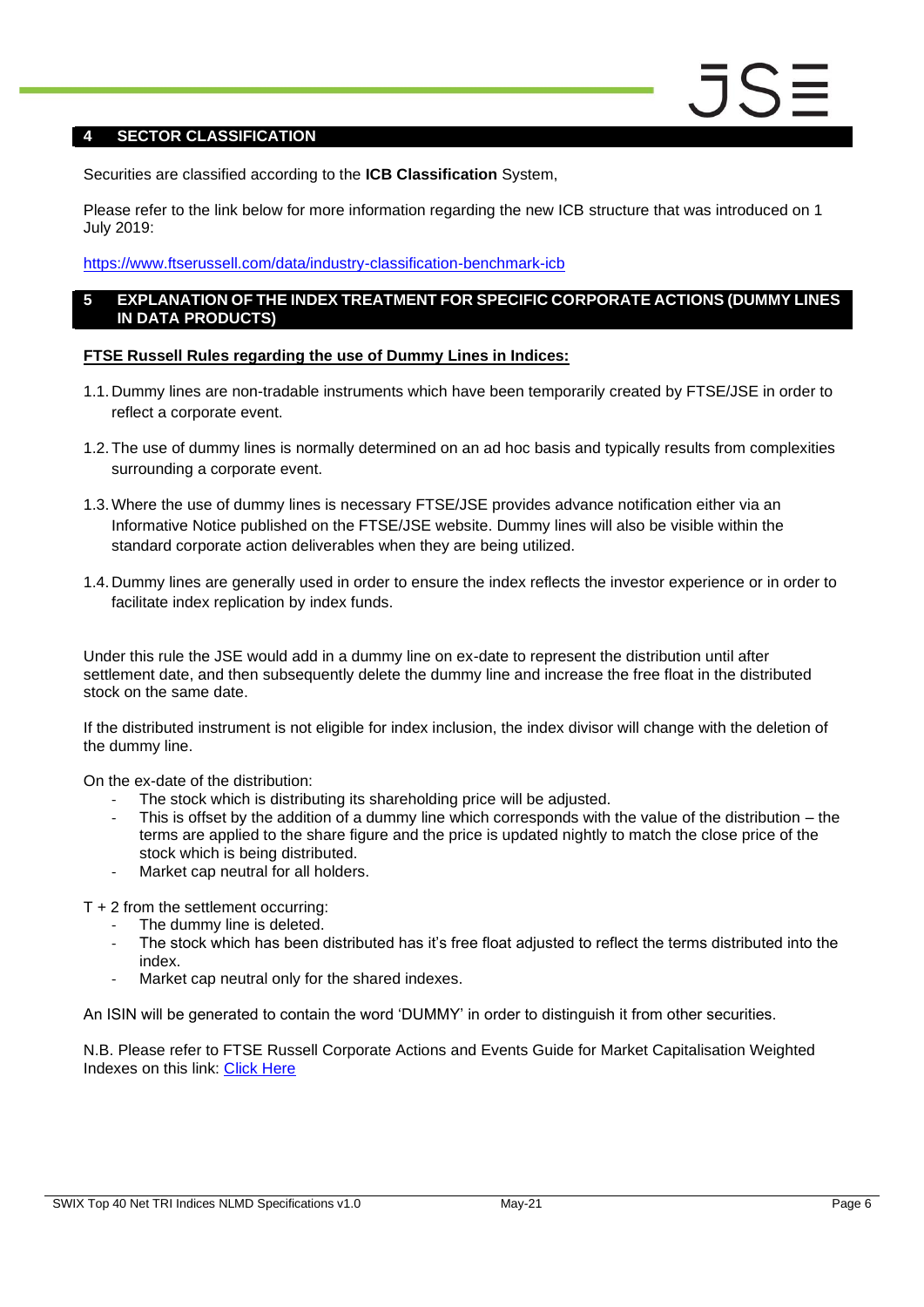#### <span id="page-6-0"></span>**6 FILE LOCATIONS**

#### <span id="page-6-1"></span>**6.1 FILES THAT WILL BE PLACED IN THE IDP FTP SERVER**

| File<br><b>Name</b> | <b>File Description</b>                                            | <b>FTP Location</b> |
|---------------------|--------------------------------------------------------------------|---------------------|
| vobit               | FTSE/JSE Shareholder Weighted Top 40 Index Net TRI Tracker Service | Trackers            |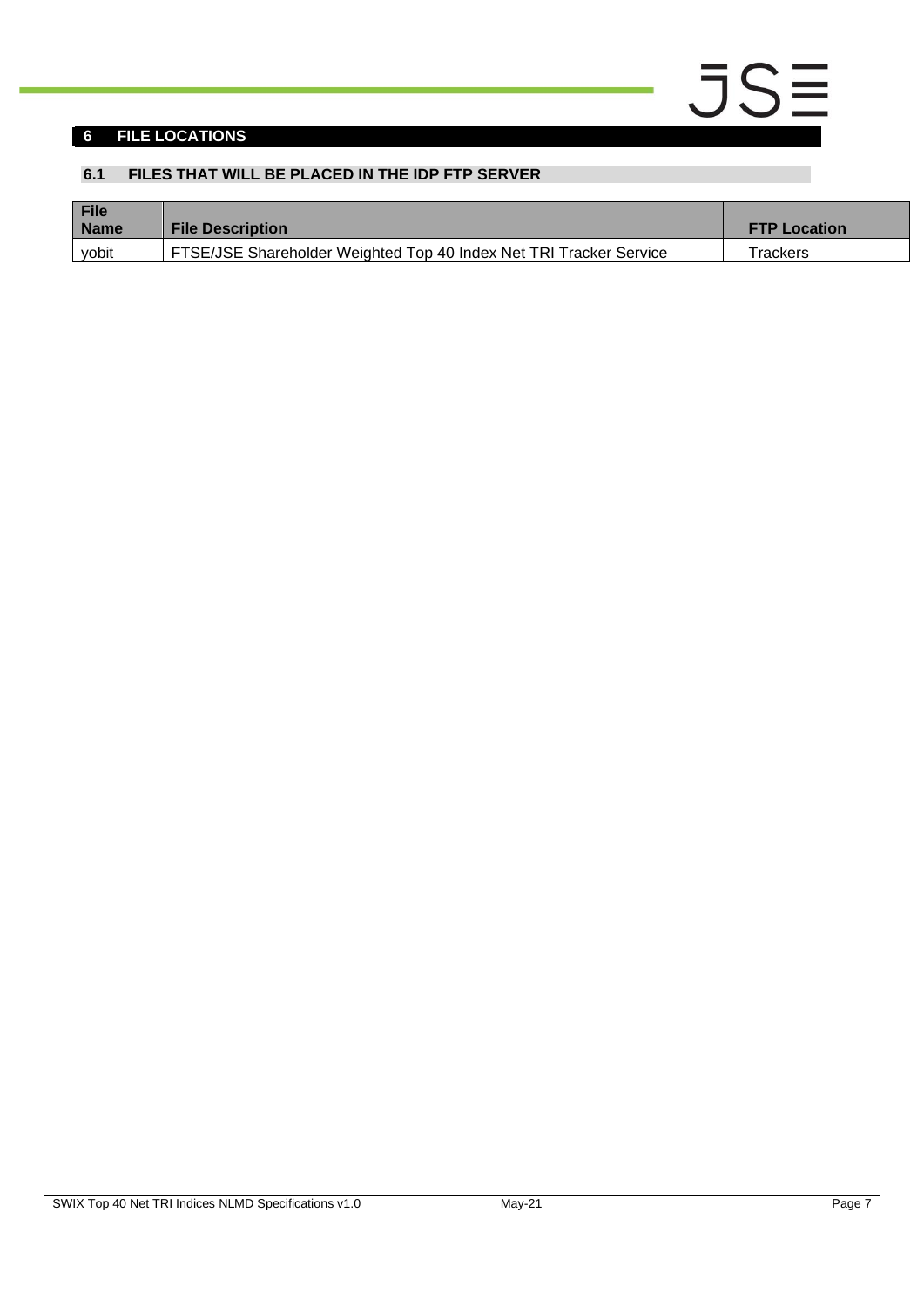# $JSE$

#### **7 FTSE / JSE SWIX TOP 40 NET TRI INDICES PRODUCT MAKEUP**

#### **7.1 TRACKERS DATA FILES**

**7.1.1 Index Level data**

#### **CSV Report(s)**

<span id="page-7-2"></span><span id="page-7-1"></span><span id="page-7-0"></span>

| <b>Report Name</b>                     | AAAAt <ddmm>.csv</ddmm>                                                                                                                                  |                       |  |  |
|----------------------------------------|----------------------------------------------------------------------------------------------------------------------------------------------------------|-----------------------|--|--|
| <b>Report type</b>                     | <b>CSV</b>                                                                                                                                               |                       |  |  |
| <b>Field Delimiter</b>                 | comma","                                                                                                                                                 |                       |  |  |
| <b>Section Delimiter</b>               | YYYYYYYYY                                                                                                                                                |                       |  |  |
| <b>File Delimiter</b>                  | XXXXXXXXX                                                                                                                                                |                       |  |  |
| <b>Total rows</b>                      | Varies                                                                                                                                                   |                       |  |  |
| <b>Total columns</b>                   | Fixed - 8                                                                                                                                                |                       |  |  |
|                                        | <b>Heading</b>                                                                                                                                           |                       |  |  |
|                                        | Actual/ <pattern>/(Example)</pattern>                                                                                                                    | Row,<br><b>Column</b> |  |  |
| <b>Report Date</b>                     | <dd mm="" yyyy="">(a) an</dd>                                                                                                                            | 1, 1                  |  |  |
| <b>Report Title</b>                    | FTSE/JSE Shareholder Weighted Top 40 Index Net TRI Tracker Service                                                                                       | 2, 1                  |  |  |
| <b>Report Sub Title</b>                | JSETCK01                                                                                                                                                 | 4,1                   |  |  |
| <b>Column headings</b>                 |                                                                                                                                                          | $6, 1 - 8$            |  |  |
|                                        | <b>Detail</b>                                                                                                                                            |                       |  |  |
| <b>Field Name</b>                      | <b>Field Description</b>                                                                                                                                 | <b>Column</b><br>No.  |  |  |
| <b>FTSE Index Marker</b>               | Each index is identified by a unique code                                                                                                                |                       |  |  |
| <b>Previous Number of Constituents</b> | Number of constituents included in the index calculation (including secondary lines), as at<br>market close                                              | 2                     |  |  |
| <b>New Number of Constituents</b>      | Adjusted number of constituents included in the index calculation (including secondary lines),<br>after effected changes                                 | 3                     |  |  |
| <b>Previous Market Capitalisation</b>  | Net market capitalisation (i.e. after the application of free float and weight adjustment factor) of<br>the index in Rand millions, at market close      | 4                     |  |  |
| New Market Capitalisation              | Net market capitalisation of the index in Rand millions, after the application of the effected<br>changes (caused by corporate actions or index reviews) | 5                     |  |  |
| <b>Previous Divisor</b>                | Index divisor as at market close                                                                                                                         | 6                     |  |  |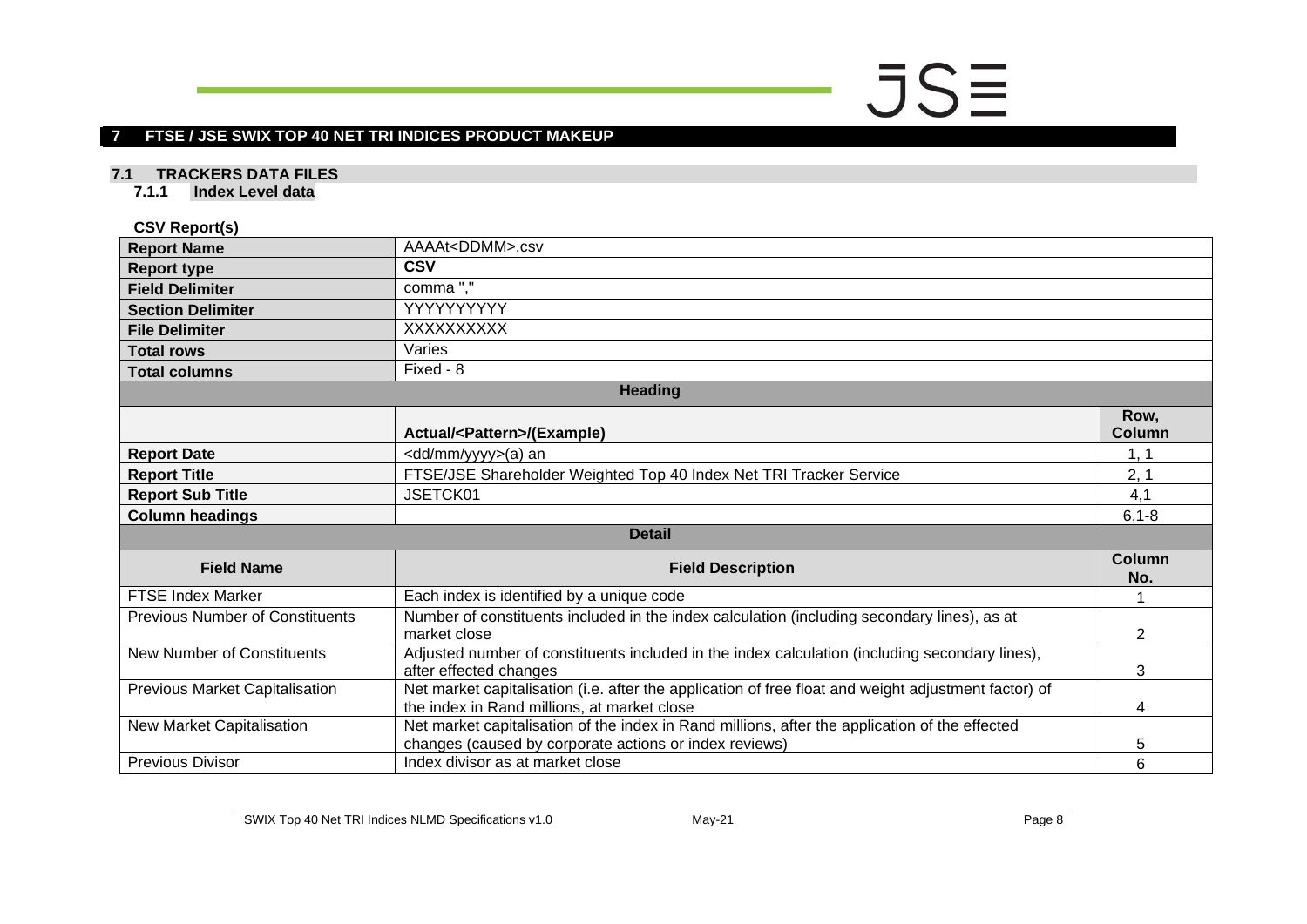### $JSE$ New Divisor Adjusted index divisor after effected changes<br>
XD Adjustment Value Total ex-dividend adjustment value for the index<br>
8 Total ex-dividend adjustment value for the index 8

#### **7.1.2 Stock level data – weighting amendments**

**CSV Report(s)**

<span id="page-8-0"></span>

| <b>Report Name</b>       | AAAAt <ddmm>.csv</ddmm>                                                                      |                |  |
|--------------------------|----------------------------------------------------------------------------------------------|----------------|--|
| <b>Report type</b>       | <b>CSV</b>                                                                                   |                |  |
| <b>Field Delimiter</b>   | comma","                                                                                     |                |  |
| <b>Section Delimiter</b> | YYYYYYYYY                                                                                    |                |  |
| <b>File Delimiter</b>    | XXXXXXXXX                                                                                    |                |  |
| <b>Total rows</b>        | Varies                                                                                       |                |  |
| <b>Total columns</b>     | Fixed - 20                                                                                   |                |  |
|                          | <b>Heading</b>                                                                               |                |  |
|                          |                                                                                              | Row,           |  |
|                          | Actual/ <pattern>/(Example)</pattern>                                                        | <b>Column</b>  |  |
| <b>Report Date</b>       | <dd mm="" yyyy="">(a) an</dd>                                                                | 1, 1           |  |
| <b>Report Title</b>      | FTSE/JSE Shareholder Weighted Top 40 Index Net TRI Tracker Service                           | 2, 1           |  |
| <b>Report Sub Title</b>  | JSETCK02                                                                                     | 10,1           |  |
| <b>Column headings</b>   |                                                                                              | $, 1 - 20$     |  |
| <b>Detail</b>            |                                                                                              |                |  |
| <b>Field Name</b>        | <b>Field Description</b>                                                                     | Column<br>No.  |  |
| Cons Code                | Unique constituent code derived by FTSE                                                      |                |  |
| Security                 | Name of constituent (Tradable instrument as provided by FTSE)                                | $\overline{2}$ |  |
| <b>Local Market Code</b> | Equity Alpha Code                                                                            | 3              |  |
| <b>ISIN</b>              | The ISIN (International Securities Identification Number) uniquely identifies all Active and |                |  |
|                          | Suspended securities internationally                                                         | 4              |  |
| <b>Country Code</b>      | Country code for constituent (SAF)                                                           | 5              |  |
| <b>Exchange Code</b>     | Primary exchange code for constituent as defined by FTSE (e.g. AAS = Australian Securities   |                |  |
|                          | Exchange and NCT = Toronto Stock Exchange)                                                   | 6              |  |
| <b>ISO Code</b>          | ISO currency code for constituent (ZAR)                                                      | $\overline{7}$ |  |
| <b>FTSE Index Code</b>   | Each index is identified by a unique code                                                    | 8              |  |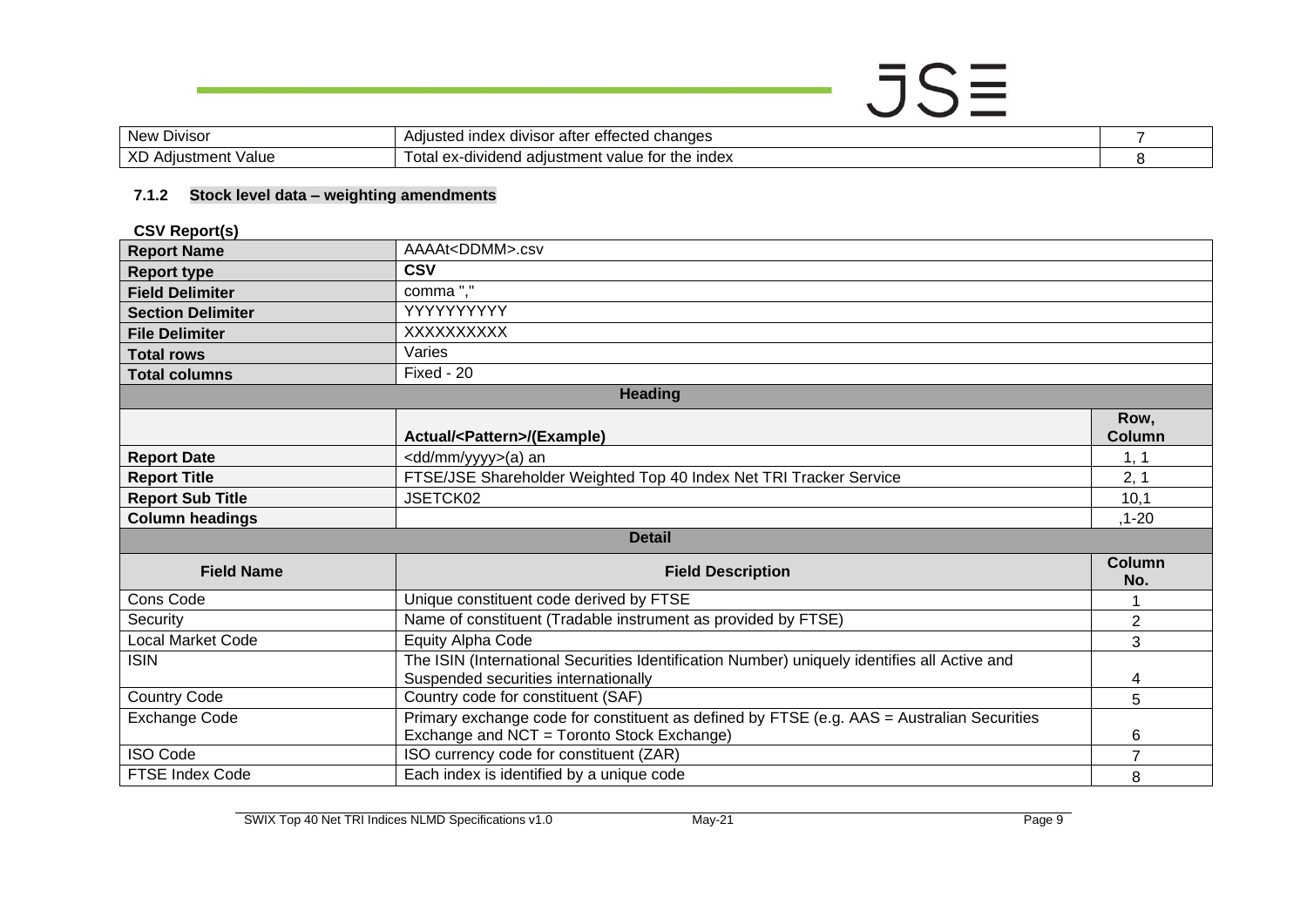## $JS\equiv$

| <b>Closing Subsector</b>                                        | Closing ICB sub-sector code as at market close                                                 |    |
|-----------------------------------------------------------------|------------------------------------------------------------------------------------------------|----|
| New Subsector                                                   | New ICB sub-sector code for the next day market open                                           | 10 |
| <b>Closing Price</b>                                            | Closing price at market close in Rand                                                          |    |
| Price Adjustment Factor                                         | Price adjustment factor, e.g. in the case of a corporate action related to a capital repayment | 12 |
| <b>Adjusted Price</b>                                           | Opening price for the next trading day in Rand                                                 | 13 |
| <b>Closing Shares in Issue</b>                                  | Shares in issue figure at market close                                                         | 14 |
| New Shares in Issue                                             | New shares in issue figure for next day market open                                            | 15 |
| Closing Investibility Weighting used in                         | Percentage of shares in issue included in index calculation at market close (i.e. free float)  |    |
| <b>Index Calculation</b><br>New Investibility Weighting used in | New free float percentage for next day market open                                             | 16 |
| Calculation                                                     |                                                                                                |    |
| Secondary Line                                                  | Indicates that the company has multiple lines of stock included in the index - Y/N indicator   | 18 |
| FTSE Amendment Code                                             | FTSE code for weighting and housekeeping amendments                                            | 19 |
| <b>FTSE Amendment Notes</b>                                     | Details, where available, on FTSE amendment code                                               | 20 |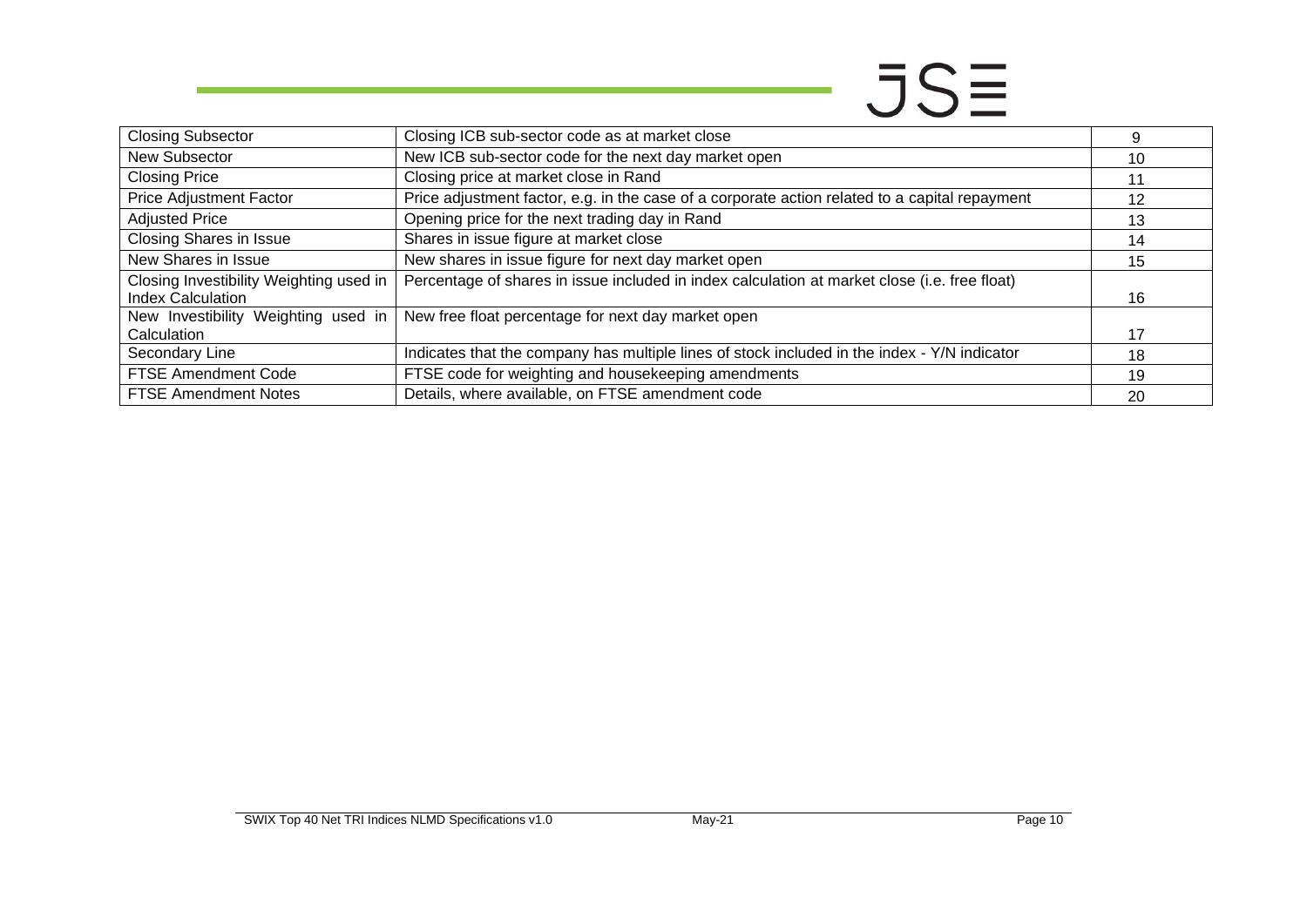#### **7.1.1 Stock level data – Ex-dividend changes**

<span id="page-10-0"></span>

| <b>CSV Report(s)</b>                   |                                                                                                                                          |                       |
|----------------------------------------|------------------------------------------------------------------------------------------------------------------------------------------|-----------------------|
| <b>Report Name</b>                     | AAAAt <ddmm>.csv</ddmm>                                                                                                                  |                       |
| <b>Report type</b>                     | <b>CSV</b>                                                                                                                               |                       |
| <b>Field Delimiter</b>                 | comma","                                                                                                                                 |                       |
| <b>Section Delimiter</b>               | YYYYYYYYYY                                                                                                                               |                       |
| <b>File Delimiter</b>                  | XXXXXXXXX                                                                                                                                |                       |
| <b>Total rows</b>                      | Varies                                                                                                                                   |                       |
| <b>Total columns</b>                   | Fixed - 16                                                                                                                               |                       |
|                                        | <b>Heading</b>                                                                                                                           |                       |
|                                        | Actual/ <pattern>/(Example)</pattern>                                                                                                    | Row,<br><b>Column</b> |
| <b>Report Date</b>                     | <dd mm="" yyyy="">(a) an</dd>                                                                                                            | 1, 1                  |
| <b>Report Title</b>                    | FTSE/JSE Shareholder Weighted Top 40 Index Net TRI Tracker Service                                                                       | 2, 1                  |
| <b>Report Sub Title</b>                | JSETCK03                                                                                                                                 | 15,1                  |
| <b>Column headings</b>                 |                                                                                                                                          | $, 1 - 16$            |
|                                        | <b>Detail</b>                                                                                                                            |                       |
| <b>Field Name</b>                      | <b>Field Description</b>                                                                                                                 | <b>Column</b><br>No.  |
| Cons Code                              | Unique constituent code derived by FTSE                                                                                                  |                       |
| Security                               | Name of constituent                                                                                                                      | $\overline{2}$        |
| <b>Local Market Code</b>               | <b>Equity Alpha Code</b>                                                                                                                 | 3                     |
| <b>ISIN</b>                            | The ISIN (International Securities Identification Number) uniquely identifies all Active and<br>Suspended securities internationally.    | 4                     |
| <b>Country Code</b>                    | Country code for constituent                                                                                                             | 5                     |
| <b>Exchange Code</b>                   | Primary exchange code for constituent as defined by FTSE (e.g. AAS = Australian Securities<br>Exchange and NCT = Toronto Stock Exchange) | 6                     |
| <b>Current Closing Shares in Issue</b> | Shares in issue figure used in the index series                                                                                          |                       |
| <b>Current Investibility Weighting</b> | Percentage of shares in issue included in index calculation (i.e. free float)                                                            | 8                     |
| Secondary Line                         | Indicates that the company has multiple lines of stock included in the index - Y/N indicator                                             | 9                     |
| <b>Ex-Dividend Date</b>                | Date the security is XD                                                                                                                  | 10                    |
| <b>Dividend Amount</b>                 | Dividend amount in Rand                                                                                                                  | 11                    |

 $JS\equiv$